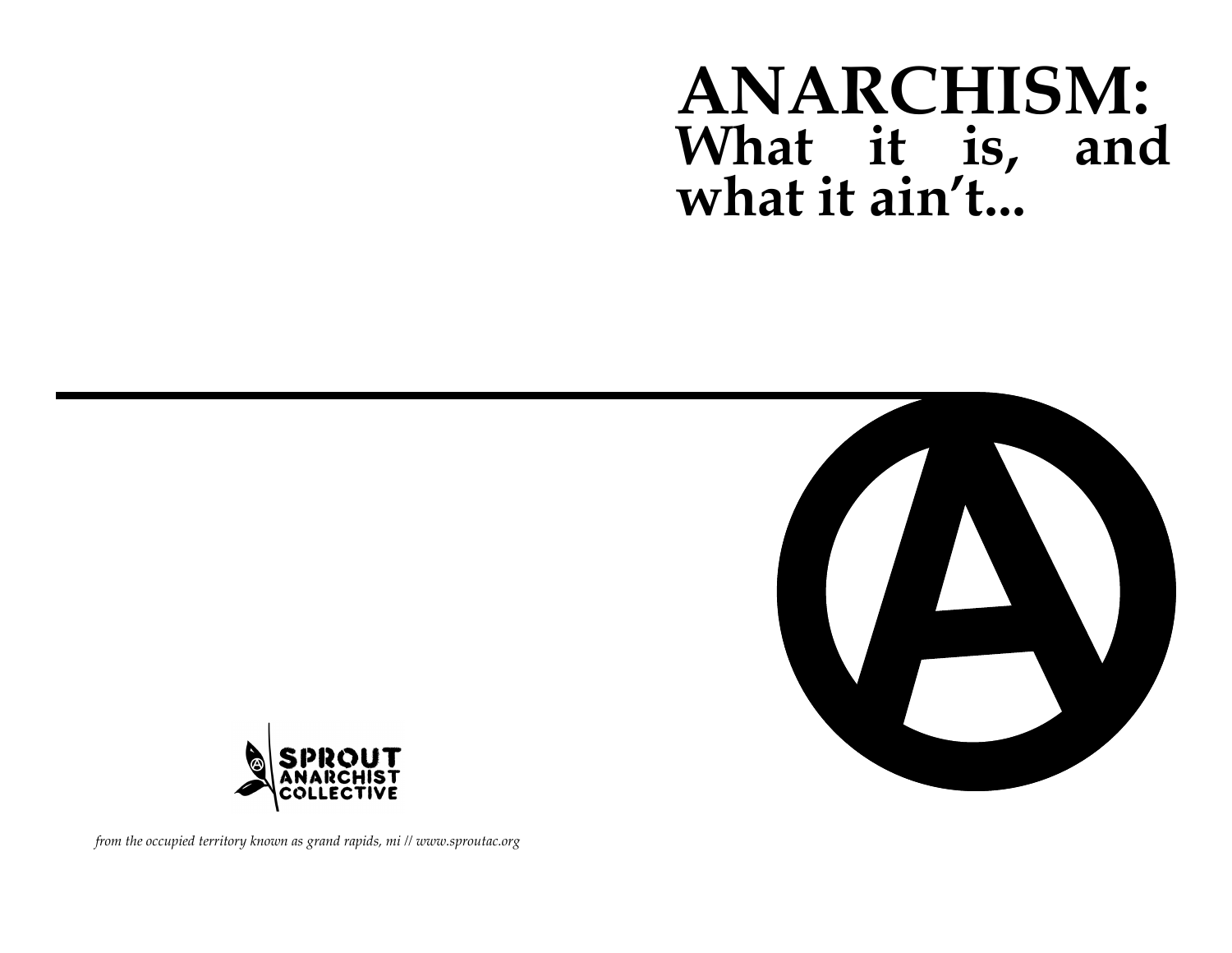# **INTRODUCTION.**

This pamphlet is a reprinting of an essay by Lawrence Jarach titled "Instead Of A Meeting: By Someone Too Irritated To Sit Through Another One." We share the author's frustration in dealing with the confusion surrounding anarchism, including that coming from some anarchists. Most simply, anarchists are against the state and the government and do not support them in any form and see their existence as an obstacle to liberation.

We appreciate the author's attempts to provide a short introduction to the anarchist principles of direct action, voluntary cooperation, and mutual aid. Sure, there is much more that could be said on the topic of anarchy, but this is a decent introduction. Moreover, we appreciate how it differentiates anarchism from the political philosophies of "the left" and the steps it takes to separate anarchist strategies and thought from "the left."

For total liberation, Sprout Anarchist Collective // www.sproutac.org

# **ANARCHISM: WHAT IT IS, WHAT IT AIN'T...**

There is a great deal of confusion among anarchists in terms of what anarchism is and, more importantly, what anarchism is not. It is all too common for anarchists to mistake tactics for principles. Even worse, some mistake opponents for allies. Many anarchists need to be reminded that we are against the State and government, and that this fundamental stance is the main characteristic that differentiates us from others who promote social change. It is my hope to begin a process of analysis and discussion about this unfortunate condition by providing a sort of reminder of anarchism. My use of the term "we" refers to anarchists.

## **What Anarchism Is**

#### *Anarchism as philosophy*

Anarchism derives from the philosophical premise that institutionalized power and enforcement, especially in the form of the State, is a negative method of trying to create and maintain social cohesion. The defining aspect of anarchism is a categorical rejection of the principle and practice of government. Further, anarchism entails a radical critique of the exercise of authority and power. Holding to the conviction that cooperation is a better and more just way of attaining social harmony than competition, anarchists have promoted voluntary cooperation, egalitarian relations, and mutual aid.

#### *Anarchism is not extreme Leninism*

In the economic sphere, Leninism is the most extreme form of Social Democracy, while in the political sphere, it more closely resembles conservative Republicanism. Leninists don't waste time with any sort of private ownership; the State owns and controls all production (and most other realms of social activity). The principle of Democratic Centralism limits the number of people who have decision-making power to a small group. The various derivatives of Leninism (from the infinite varieties of trotskyism through stalinism and maoism) all have as a goal a strong centralized and bureaucratic State. The goals of Leninism are the expropriation of private property, the seizing of State power, and the eventual global triumph of their ideology. Tactically, Leninists don't care if their methods are compassionate or nasty. Leninists want to win, and that's all that counts; anyone who stands in their way is an enemy and deserves no mercy. All Leninist parties and governments have a record of brutality and repression against perceived enemies — especially anarchists.

#### *Anarchism is not any form of Statism*

What all these different forms of Republicanism have in common is a belief that the State can and must control its citizens. The Leftist trajectory from Liberalism, through Social Democracy, and up to Leninism is a continuum of increasingly intrusive government. The principles of these forms of Statism vary only slightly, and all of them have much more in common with each other than anarchism has with any one of them. Leftists rely upon legislation and representation; anarchists, adhering to the principle of direct action, are the objective opponents of Liberalism, Social Democracy, and Leninism — and the Leftists know it. If anarchists forget (or worse, don't even know) what their principles are, it's all too easy for us to get sucked into manipulative alliances in which these principles play absolutely no part. Without knowing and using anarchist principles, we can't recognize authentically anarchist tactics or methods, so that when non-anarchists adopt anarchistic methods (like affinity groups and spokescouncils), many anarchists become confused. They think that the liberals or socialists have transformed themselves into quasi-anarchists because of the use of familiar tools. But Leftists use these tactics because they function well, not because the Leftists have suddenly become promoters of antistatism. Anarchists, being history's most consistent losers, need to approach non-anarchist oppositionists with suspicion, not solidarity; we need to look beyond form, refusing to be hoodwinked by familiar-looking tactics. Anarchists need to know, remember, and maintain anarchist principles. From that position of strength, we can then decide when  $-$  or whether  $-$  to enter into short-term alliances with those who'd rather see us disappear.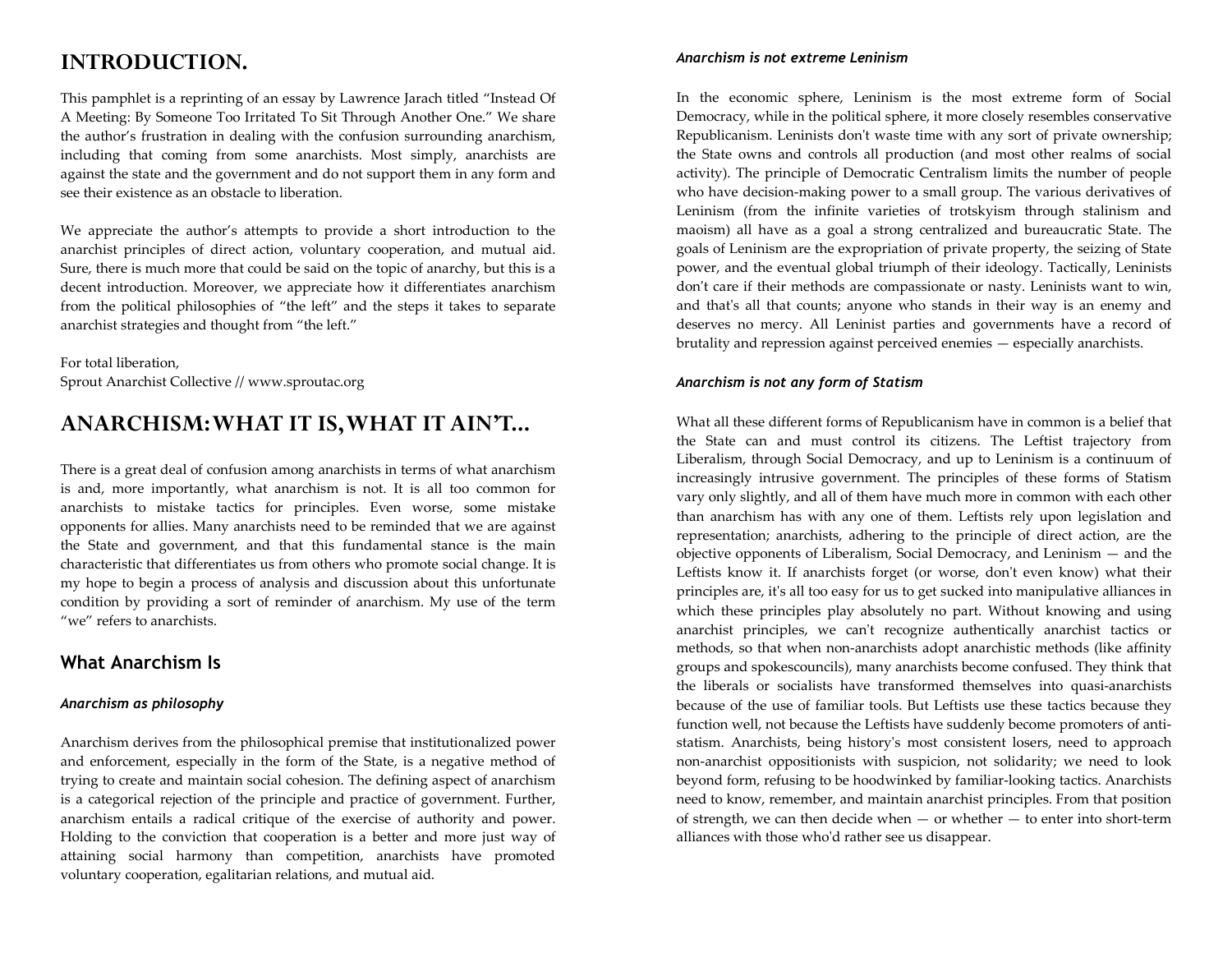the moment depending on who's involved and what exactly we are trying to accomplish. Of course our tactics must be in keeping with our principles. But it is important to remember that tactics are not the same thing as principles. Nonviolence is not an anarchist principle; it is a tactic. Depending on the situation, we decide when it's convenient or not to adhere to non-violent guidelines. At times we may decide that it makes more sense to fight back with force. Morality plays no part in deciding upon which tactics to use in a given situation it only matters what is compatible with our strategy and principles.

## **What Anarchism Is Not**

#### *Anarchism is not extreme Liberalism*

Liberalism is based on the theory of the Social Contract, where citizens give up full liberty in exchange for political and economic security. This security is supposed to be provided by the State, which regulates, mediates, and enforces the Social Contract. More generically, Liberalism can be equated with Republicanism, which stands for the rule of law. The liberal wing pays lip service to rule of the people, while the conservative wing is more honest in wanting rule of some people. The principles of Liberalism include majority rule, various civil liberties like free speech, tolerance, and equality before the law, as well as free enterprise and private property. These principles are legislated and guaranteed by the State, which is seen as the same thing as the People. Liberals who are unsatisfied with certain policies and wish to remedy them use tactics that are compatible with liberalism: petition and demonstration. Liberals believe that whatever injustices exist within the Social Contract can be fixed by electing better or wiser legislative representatives who will enact better laws to be enforced by better cops.

#### *Anarchism is not extreme Social Democracy*

The realm of Social Democracy is not really that much different than that of Liberalism; the main aspect that has differentiated the two used to be a commitment to socialism (meaning "social" ownership of property, but really meaning state ownership) instead of capitalism (private ownership). Since the mid-'60s, however, almost all social democrats have abandoned this commitment in favor of what they call a mixed economy. Social Democrats also consider that they are carrying out the will of the people through the State, only the Social Democratic State has even more regulatory power than the classical Liberal State. Social Democrats are committed to the tactics of peaceful and legal changes within a parliamentary State; like Liberals, they see the solutions to injustice coming from the election of better and wiser representatives.

#### *Anarchism as politics*

In the political realm, anarchism begins from the premise that in order to be truly free, people need to dispense with government and its institutionalization in the State. The politics of representation, being hierarchical, is also considered authoritarian. Instead, anarchists promote direct action, which means any action undertaken in one's own interest without asking for permission from the State and its agents. The ultimate vision is a classless and stateless society, free from all forms of exploitation.

#### *Anarchism as resistance*

Anarchists promote self-organized alternatives to hierarchical institutions. This doesn't mean opening a collective business or starting a collective living space. It means the creation of individual and collective projects that challenge the legitimacy of government and other institutions of social control, not just projects where people have the opportunity to become accustomed to making and carrying out all the work and play decisions in their lives.

#### *Anarchism as methodology*

Critical thinking leads to theory, where life is examined with a mixture of objective and subjective analysis. Ideology, on the other hand, leads to pat answers that have been previously formulated according to particular agendas (while anarchism can easily become ossified into an ideology, the constant use of critical theory can work against that). Anarchist critical thinking provides a challenge to conformity and mediocrity in social and political relations. This challenge enhances the place of the individual in relation to the collective.

## **Anarchist Principles**

Every political philosophy contains a set of principles. These are perspectives and practices that are not negotiable; they are the foundational definitions that make the philosophy distinct from others. Anarchist principles are derived from the premises and theories of anarchism, as well as the methodology of critical thinking, and they reinforce each other. The principles that come out of anarchist theory are the following:

#### *Direct Action*

This term has become twisted and misused by various political activists in the past 30 years. In its original anarchist meaning, the term refers to any action undertaken without the permission, and outside the interest of, governmental institutions. It can refer to volunteering with Food Not Bombs, going on strike